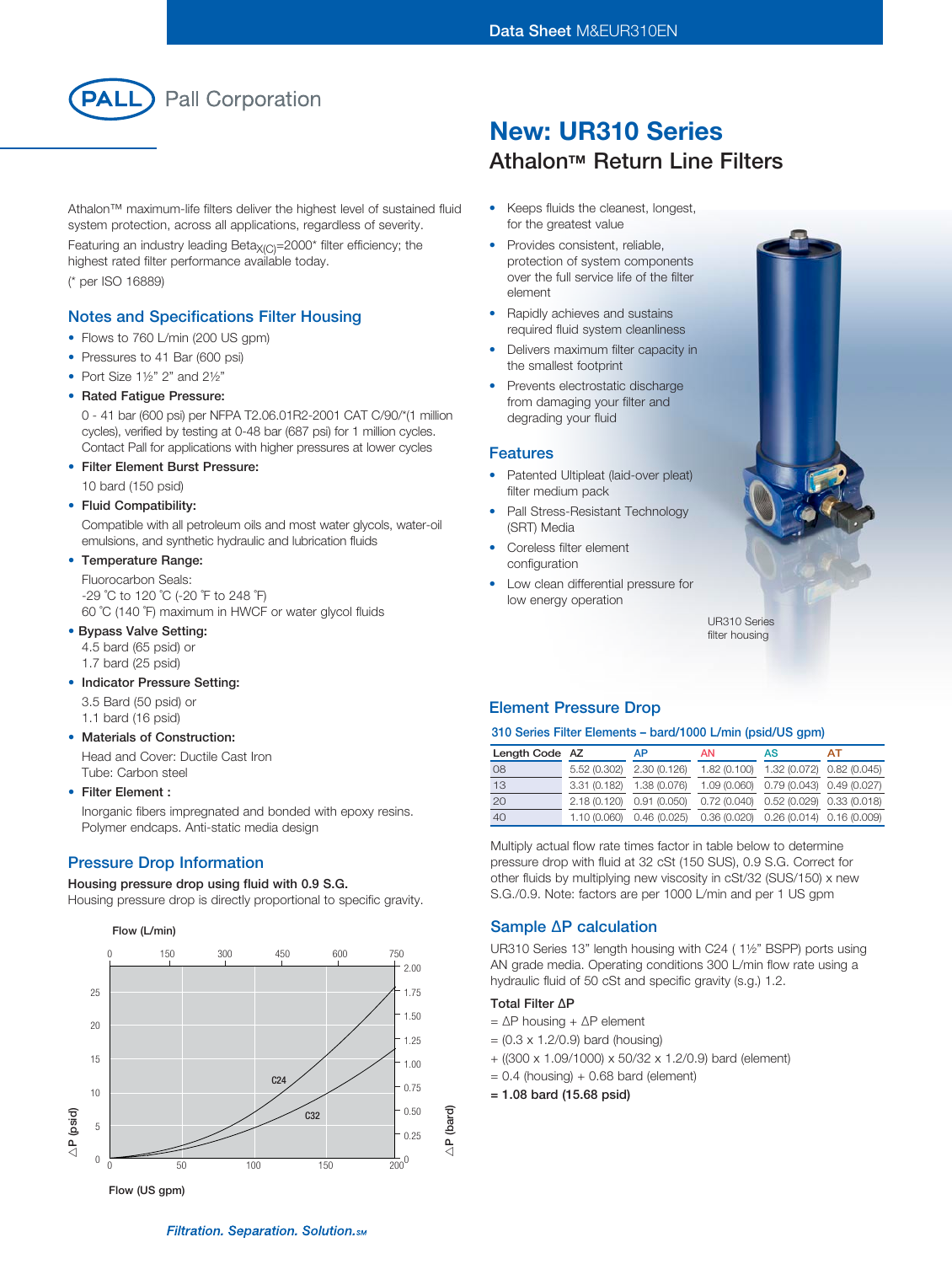## Ordering Information

### For new installations, select one complete part number from each section below

## Section 1 Housing P/N: UR310



Note: Pall Athalon filter housings are supplied without filter elements or warning devices fitted. Never operate the filter unless a filter element is fitted and all warning device ports are sealed.

Note: Z indicates fluorocarbon seals are standard. Other options are available; contact Pall. Housing P/N designates indicator port fitted with a plastic shipping plug.

| <b>Table A</b>        | <b>Table B</b>                          |
|-----------------------|-----------------------------------------|
| Port & Length Options | <b>Bypass &amp; Orientation Options</b> |
| Tables 1, 2 and 3     | Tables 4                                |
| A2408Z                | A, AH, G and GH                         |
| A2413Z                | A, AH, G and GH                         |
| A2420Z                | A and G                                 |
| A3213Z                | A, AH, G and GH                         |
| A3220Z                | A and G                                 |
| A3240Z                | A and G                                 |
| C2408Z                | A, AH, G and GH                         |
| C2413Z                | A, AH, G and GH                         |
| C2420Z                | A and G                                 |
| C3213Z                | A, AH, G and GH                         |
| C3220Z                | A and G                                 |
| C3240Z                | A and G                                 |
| D3213Z                | A, AH, G and GH                         |
| D3220Z                | A and G                                 |
| D3240Z                | A and G                                 |
| D4013Z                | AH and GH                               |
| D4020Z                | A and G                                 |
| D4040Z                | A and G                                 |
| F3213Z                | A, AH, G and GH                         |
| F3220Z                | A and G                                 |
| F3240Z                | A and G                                 |
| F4013Z                | AH and GH                               |
| F4020Z                | A and G                                 |
| F4040Z                | A and G                                 |

## Table 1: Housing Port Options

| Code | <b>Port Style</b>         |
|------|---------------------------|
| А    | SAE J1926 straight thread |
| C    | BSP ISO 228 threads       |
| D    | Flange J518C Code 61      |
|      | ISO 6162 split flange     |

| Table 2: Port Size |                               |     | Table 3: Housing Length and Seal Options |  |  |
|--------------------|-------------------------------|-----|------------------------------------------|--|--|
| Port Style<br>Code |                               |     | Code Length and Seal Material            |  |  |
| 24                 | 1 1/2" nominal                | 087 | 8" nominal length, fluorocarbon seals    |  |  |
| 32                 | 2" nominal<br>137             |     | 13" nominal length, fluorocarbon seals   |  |  |
| 40                 | $2\frac{1}{2}$ nominal<br>207 |     | 20" nominal length, fluorocarbon seals   |  |  |
|                    |                               | 407 | 40" nominal length, fluorocarbon seals   |  |  |

### Table 4: Bypass Valve and Service Options

| Code | <b>Bypass Valve and Service Type</b>           |  |  |  |
|------|------------------------------------------------|--|--|--|
| A    | 1.7 bard (25 psid) bypass valve, cover service |  |  |  |
| AH   | 1.7 bard (25 psid) bypass valve, head service  |  |  |  |
| G    | 4.5 bard (65 psid) bypass valve, cover service |  |  |  |
| GH   | 4.5 bard (65 psid) bypass valve, head service  |  |  |  |

## Section 2 Element P/N: UE 310



Note: Z indicates fluorocarbon seals are standard. Table 5 Table 3 Other options are available; contact Pall.

#### Table 5: Filter Element Options

| Code | $\beta_{X(C)} \ge 2000$ based on ISO 16889 CST Rating* |          |
|------|--------------------------------------------------------|----------|
| A7   | З                                                      | 07/04/01 |
| AP   | 5                                                      | 11/08/03 |
| AN   |                                                        | 13/09/04 |
| AS   | 12                                                     | 15/11/06 |
|      | 25                                                     | 16/14/08 |

CST: Cyclic Stabilization Test to determine filter rating under stress conditions, based on SAE ARP4205

Note: Z indicates fluorocarbon seals are standard. Other options are available; contact Pall.

#### Section 3 (At least one Differential Pressure Indicator or 'B' type blanking plug must be ordered)

## Differential Pressure Indicator P/N:



Note: If no differential pressure indicator is selected, 'B' type blanking plug (P/N HC9000A104Z) must be ordered separately and fitted to replace the plastic shipping plug.

#### Table 6: Indicator Options

| Code  | <b>Brass Option indicator</b>                      |
|-------|----------------------------------------------------|
| A218M | Electrical switch (SPDT) with Hirschmann connector |
| A218R | Electrical switch (SPDT) with Hirschmann connector |
|       | with Red and Green LED indicators                  |
| A219D | Visual indicator                                   |

Other options are available; contact Pall.

#### Table 7: Indicator Pressue Setting Option

| Code | Valve                                                |  |  |
|------|------------------------------------------------------|--|--|
| 084  | For 'A' Valve Option - Housings (1.1 bard - 16 psid) |  |  |
| 091  | For 'G' Valve Option - Housings (3.5 bard - 50 psid) |  |  |
|      |                                                      |  |  |

Other setting options are available; contact Pall.

## Seal Kit P/N: SR310SKZ

\*Other seal material options are available; Contact Pall.